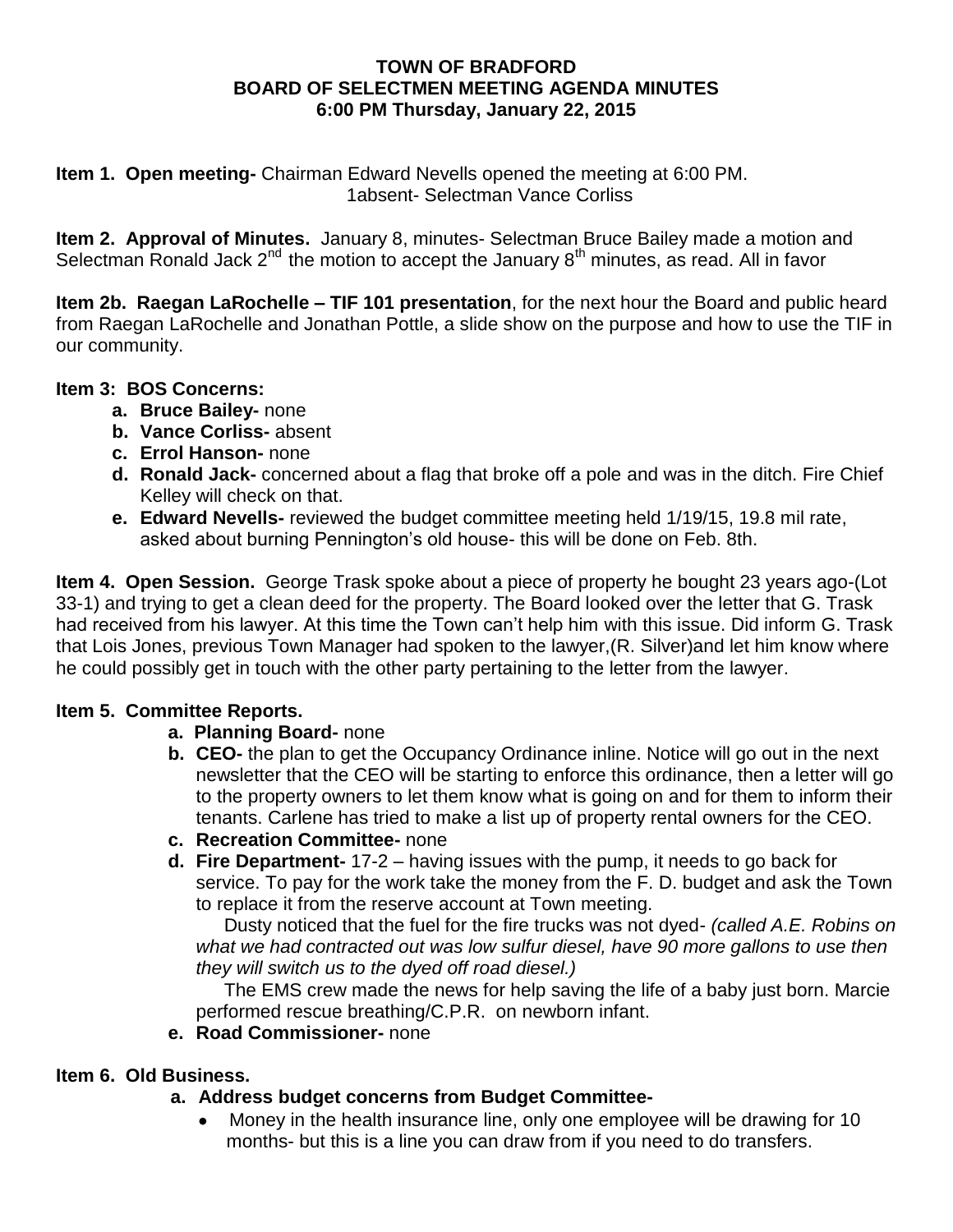- Fire Dept./ EMT License fees- this was a deal that was made before the present Fire Chief.
- Budgeting road work and maybe looking at also budgeting for some resurfacing before we lose the road and have to rebuild again.
- Capital Reserves concern- are we putting money away in the right places?

## **b. Sand price for 2015-2016 season- same price**

**1. unless fuel goes over \$3.75 a gallon**

## **2. winter- one dollar more a yard**

Selectman E. Hanson made a motion and Selectman B. Bailey  $2<sup>nd</sup>$  the motion to accept the 2015- 2016 winter sand price and terms from R. Higgins. All in favor- motion passed

- **c. Storm runoff pond- R. Higgins met with engineer (Jodi) to gather more information. Will need a new bench mark for levels. Jodi will try to send Sewall out quickly, nothing fancy, a pin in the wall will do. How to fund?**
	- Have an article on the Town Meeting warrant to take the money from surplus. This will not affect the budget for it comes from a carrying account.
	- Ask R. Higgins for a price on completing the whole project so it can be compared to JM Browns bid. To complete the top half- sand salt shed to pond a rough estimate **not including** if he has to replace the 12" culvert to a 15" culvert then building the road up and if any blasting needs to take place, looking at roughly \$18,000.

### **Item 7. New Business.**

- **a. Sell old gym lights-** will have Carlene gather what she can for information on them and then place them on Craig's list
- **b. Appointment of CPSWF and alternate-** Doesn't need to be done until March, no action
- **c. Setting goals and recommendations for audit report**
	- **1. To clean up remaining past years personal property- write off or send to collection agency-** Motion made by Selectman B. Bailey and Selectman R. Jack  $2^{nd}$  the motion to write off 2011back as bad debt proceeding forward anything over \$50 principle send to a collection agency. Write off anything less than \$50. Three in favor (B. Bailey, R. Jack, E. Nevells) one against (E. Hanson) , motion passed
- **d. E. Nevells sign Hunting and Fishing nomination form-** acted on
- **e. Sign official text for Land Use Ordinance public hearing on Feb. 2nd -** acted on
- **f. Joe Baker- Fire Chief from LaGrange-** came to the Board asking if we would lower the price of 17-7 rescue truck that Lagrange was purchasing due to the fact Fire Chief Kelley was planning to take things off the truck- tires. After a brief discussion the board and Fire Chief Kelly realized it was better not to switch tires around. Price remained the same. Transfer of truck will take place January 31, 2015. Money from the sale will go into the general fund.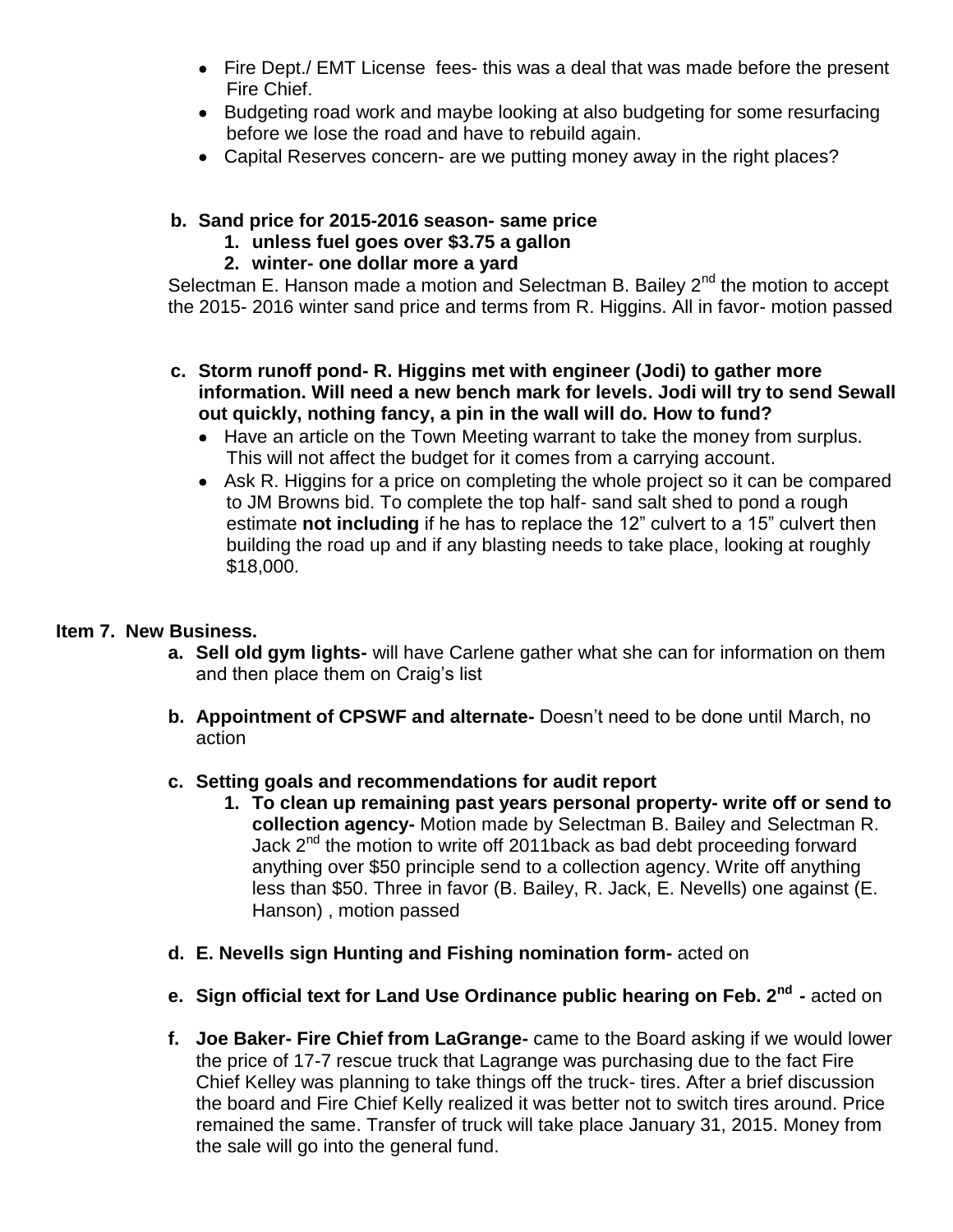- **g. R. Higgins screened 1 ½ inch gravel \$12.75 yard-** no action just information
- **h. Transfer and Carrying accounts – motions needed for transfer and carrying.**  Motion made by Selectman B. Bailey and Selectman E. Hanson  $2<sup>nd</sup>$  the motion to
	- Transfer from E- 13-18-01 Building Maintenance to E- 14-30-06 Road Construction \$6900.
	- Transfer from E- 13-18-03 Electricity to E- 14-30-06 Road Construction \$1100. All in favor-motion passed

Motion made by Selectman E. Nevells and Selectman B. Bailey 2<sup>nd</sup> the motion to carry the following carrying accounts with balances as listed:

|           | $\bullet$ E -10-11-08 Tax Maps                  | \$2000.00   |           |
|-----------|-------------------------------------------------|-------------|-----------|
|           |                                                 |             |           |
|           | • E-10-13-08 Preservation                       | \$1820.50   |           |
|           | $\bullet$ E -10-13-38 Civil emergency           | \$1791.32   |           |
|           | $\bullet$ E -10-15-01 Incidental                | \$548.60    |           |
|           | • E-13-19-05 Cemetery Supplies                  | \$2433.39   |           |
|           | $\bullet$ E -14-32-03 Salt                      | \$8304.19   |           |
|           | • E-16-18-07 Ballfield Maintenance              | \$3404.04   |           |
|           | $\bullet$ E -16-40-06 Tae Kwon Do               | \$4633.00   |           |
|           | $\bullet$ E -16-45-08 Events                    | \$6327.88   |           |
|           | • E-17-60-02 Community Advisory/ Planning Board |             | \$2182.00 |
|           | $\bullet$ E -18-50-09 PP Well                   | \$10,715.66 |           |
|           | • E-19-71-05 Emergency Heat                     | \$2007.60   |           |
|           | • E-19-71-06 Food Cupboard                      | \$1213.35   |           |
| $\bullet$ | E-20-26-02 Grader Maintenance                   | \$4635.25   |           |
| $\bullet$ | Remaining Fire Dept. budget balance to savings  |             | \$1545.75 |
|           |                                                 |             |           |

### **Item 8. Correspondence.**

- **a. Letter of resignation-** Diane McDonough from Planning Board and Community Development Advisory Committee effective 01/22/15. Selectman E. Nevells would like to have an opportunity to speak with her before the board acts on this resignation. Tabled
	- Ken Muir said he would run the Feb.  $2^{nd}$  Public Meeting

**Item 9. Request for Additional Agenda Items. Old Town Hall-** there appears to be a gentleman interested in purchasing the build to turn it into a home. The realtor D. Downs was wondering if we were interested in the same terms that was offered in the past, 10% down and financed for 48 months. The board in discussion felt better with 25% down but wanted to get an offer before making a final decision.

### **Item 10. Review of Treasurer's Warrants - #'s 4, 5, 6** Signed

**Item 11. Executive Session-** none

**Item 12. Adjournment-** Chairman E. Nevells adjourn the meeting at 9:40PM